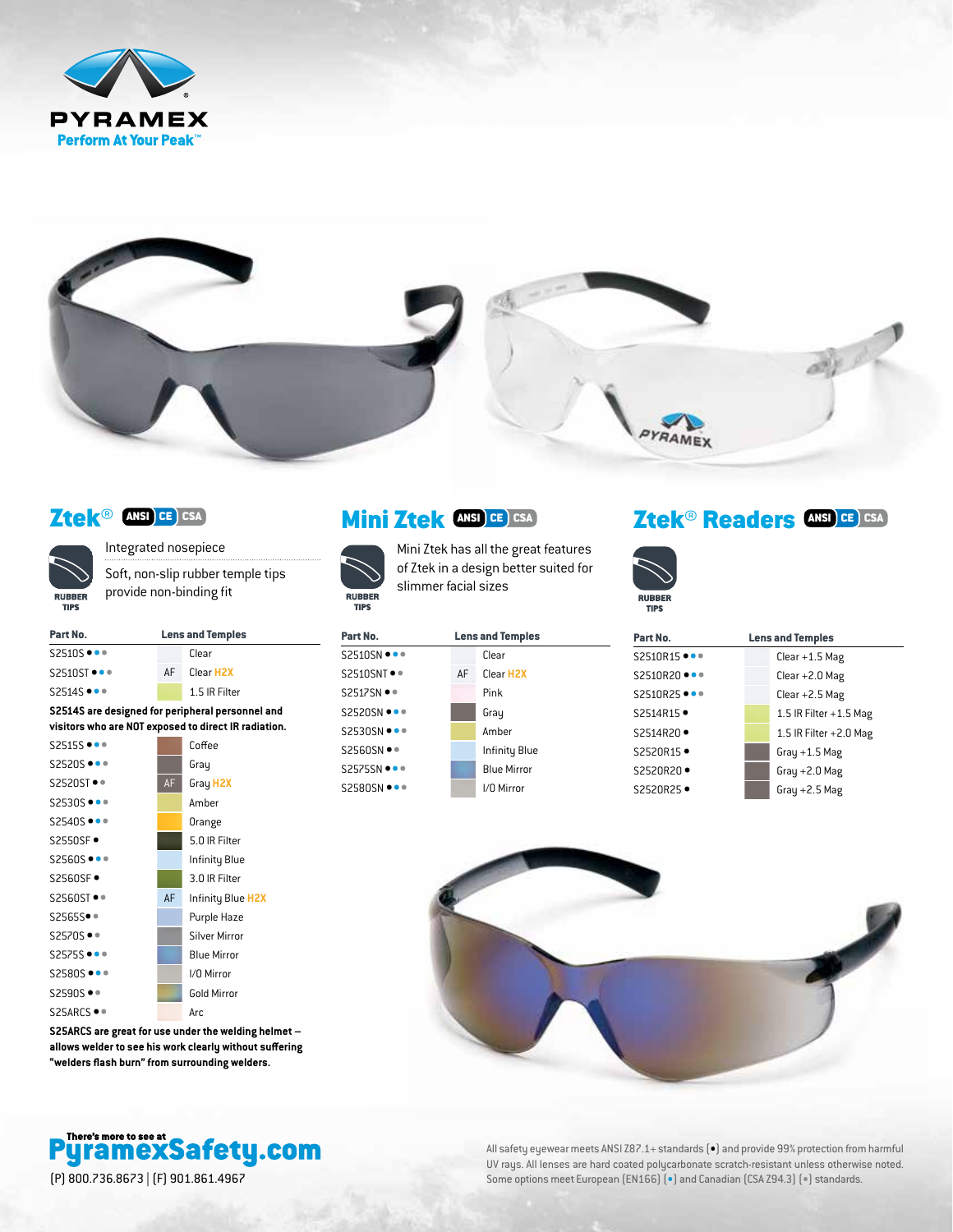

## Ztek®

| <b>General Specifications</b>           |
|-----------------------------------------|
| Weight: 21 gm                           |
| PD: 68 mm                               |
| Bridge: 13 mm                           |
| Lens base: 10 curve                     |
| Lens size diagonal: 64 mm               |
| Lens size vertical: 44 mm               |
| Lens thickness: 2.3 mm                  |
| Overall length (lens - tip): 154 mm     |
| Overall width (hinge - hinge): 137.5 mm |

| Part No. | <b>Lens Marking</b> | <b>Temple Marking</b>              |
|----------|---------------------|------------------------------------|
| S2510S   | $P Z87 + U6$        | P Z87 + / P c SEI CAN/CSA Z94.3-15 |
| S2510ST  | $P Z87 + U6$        | P Z87 + / P c SEI CAN/CSA Z94.3-15 |
| S2514S   | $P Z87 + R 1.5 S$   | P Z87 + / P c SEI CAN/CSA Z94.3-15 |
| S2515S   | $P Z87 + U6L3$      | P Z87 + / P c SEI CAN/CSA Z94.3-15 |
| S2520S   | P Z87 + U6 L2.5     | P Z87 + / P c SEI CAN/CSA Z94.3-15 |
| S2520ST  | $P$ Z87 + U6 L2.5   | P Z87 + / P c SEI CAN/CSA Z94.3-15 |
| S2530S   | $P Z87 + U6$        | P Z87 + / P c SEI CAN/CSA Z94.3-15 |
| S2540S   | $PZ87 + S$          | P Z87 + / P c SEI CAN/CSA Z94.3-15 |
| S2550SF  | $P Z87 + W5$        | $PZ87+$                            |
| S2560S   | $PZ87 + S$          | P Z87 + / P c SEI CAN/CSA Z94.3-15 |
| S2560SF  | $P Z87 + W3$        | $P$ Z87 +                          |
| S2560ST  | $PZ87 + S$          | P Z87 + / P c SEI CAN/CSA Z94.3-15 |
| S2565S   | $PZ87 + S$          | P Z87 + / P c SEI CAN/CSA Z94.3-15 |
| S2570S   | $PZ87 + S$          | P Z87 + / P c SEI CAN/CSA Z94.3-15 |
| S2575S   | $PZ87 + S$          | P Z87 + / P c SEI CAN/CSA Z94.3-15 |
| S2580S   | P Z87+ U6 L1.7      | P Z87 + / P c SEI CAN/CSA Z94.3-15 |
| S2590S   | $PZ87 + S$          | P Z87 + / P c SEI CAN/CSA Z94.3-15 |
| S25ARCS  | $PZ87 + S$          | P Z87 + / P c SEI CAN/CSA Z94.3-15 |

**Materials** Lens: polycarbonate Temple: polycarbonate

Hinge: polycarbonate Screw: stainless steel Nosepiece: polycarbonate Side shields: polycarbonate

Temple tips: polyvinyl chloride (PVC)

**Temple Marking Symbols** P: Manufacturer's mark

Z87: ANSI standard for eye and face

c SEI CAN/CSA Z94.3-15: CAN/CSA standard for eye and face protection devices

protection devices +: High impact

#### **Lens Marking Symbols**

P: Manufacturer's mark

Z87: ANSI standard for eye and face protection devices

+: High impact

S: Special purpose

R: IR filter

W: Welding filter

UV Filter Transmittance

U6: .01% max effective far UV • .1% max near UV

Visible Light Filters

L1.7: 55% max visible light

L2.5: 29% max visible light

L3: 18% max visible light



| <b>Mini Zt</b> | GK |  |
|----------------|----|--|
|                |    |  |

#### **General Specifications**

Weight: 20 gm PD: 50 mm Bridge: 12 mm Lens base: 10 curve Lens size diagonal: 73.8 mm Lens size vertical: 41 mm Lens thickness: 2.3 mm Overall length (lens - tip): 144 mm Overall width (hinge - hinge): 128 mm

#### **Materials**

Lens: polycarbonate Temple: polycarbonate Temple tips: polyvinyl chloride (PVC) Hinge: polycarbonate Screw: stainless steel Nosepiece: polycarbonate Side shields: polycarbonate

## **Part No. Lens Marking Temple Marking** S2510SN P Z87 + H U6 P Z87 + H / P c SEI CAN/CSA Z94.3-07 S2510SNT P Z87 + H U6 P Z87 + H / P c SEI CAN/CSA Z94.3-07 S2517SN P Z87 + H S P Z87 + H / P c SEI CAN/CSA Z94.3-07 S2520SN P Z87 + H U6 L2.5 P Z87 + H / P c SEI CAN/CSA Z94.3-07 S2530SN P Z87 + H U6 P Z87 + H / P c SEI CAN/CSA Z94.3-07 S2560SN P Z87 + H S P Z87 + H / P c SEI CAN/CSA Z94.3-07 S2575SN P Z87 + H S P Z87 + H / P c SEI CAN/CSA Z94.3-07 S2580SN P Z87+ H U6 L1.7 P Z87 + H / P c SEI CAN/CSA Z94.3-07

#### **Lens Marking Symbols**

P: Manufacturer's mark Z87: ANSI standard for eye and face protection devices +: High impact H: Small head size S: Special purpose UV Filter Transmittance U6: .01% max effective far UV • .1% max near UV Visible Light Filters

L1.7: 55% max visible light L2.5: 29% max visible light



P: Manufacturer's mark

Z87: ANSI standard for eye and face protection devices

+: High impact

H: Small head size

c SEI CAN/CSA Z94.3-15: CAN/CSA standard for eye and face protection devices